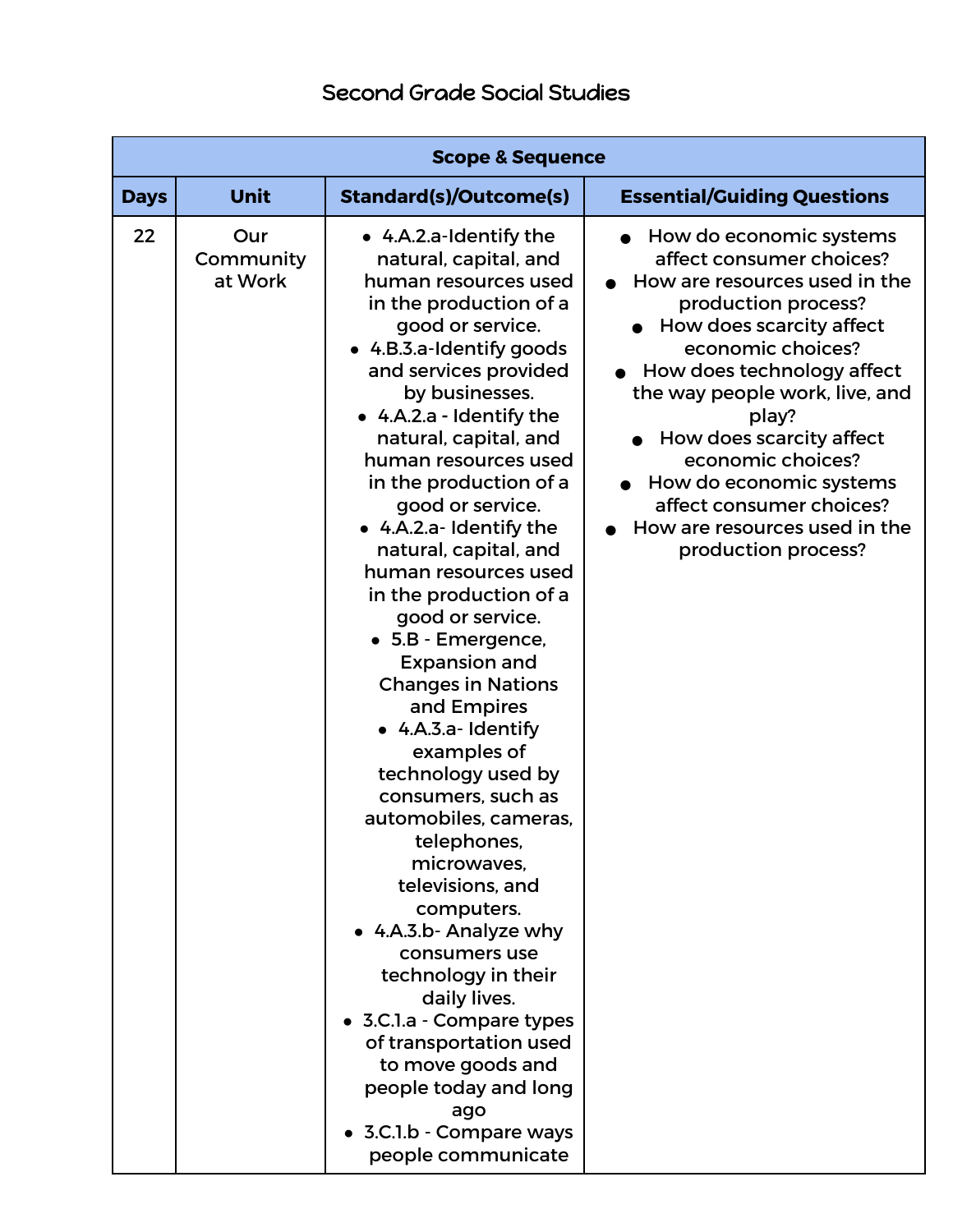|    |                                             | ideas today and long<br>ago<br>• 4.B.1.a- Describe<br>different market<br>situations where<br>buyers and sellers<br>meet to exchange<br>goods and services.<br>• 4.A.1.a- Identify and<br>explain economic<br>choices people make.<br>• 4.A.1.b- Identify and<br>give examples of the<br>positive and negative<br>aspects of each choice.<br>• 4.A.I.c- Explain that<br>choices have<br>consequences, some of<br>which are more<br>important than others.<br>• 4.B.1.b- Describe how<br>people meet in market<br>communities around<br>the world, such as<br>farmers' markets and<br>door-to-door sales.<br>• 4.B.3.c- Explain<br>different ways to pay<br>for goods and services,<br>such as credit cards,<br>checks, debit cards,<br>and money orders<br>• 4.A.3.b- Identify goods<br>and services provided<br>by businesses and the |                                                                                                      |
|----|---------------------------------------------|----------------------------------------------------------------------------------------------------------------------------------------------------------------------------------------------------------------------------------------------------------------------------------------------------------------------------------------------------------------------------------------------------------------------------------------------------------------------------------------------------------------------------------------------------------------------------------------------------------------------------------------------------------------------------------------------------------------------------------------------------------------------------------------------------------------------------------------|------------------------------------------------------------------------------------------------------|
|    |                                             |                                                                                                                                                                                                                                                                                                                                                                                                                                                                                                                                                                                                                                                                                                                                                                                                                                        |                                                                                                      |
|    |                                             | government.                                                                                                                                                                                                                                                                                                                                                                                                                                                                                                                                                                                                                                                                                                                                                                                                                            |                                                                                                      |
|    |                                             | • 4.A.2.b- Identify<br>examples of<br>specialized workers in<br>the school and<br>community, such as                                                                                                                                                                                                                                                                                                                                                                                                                                                                                                                                                                                                                                                                                                                                   |                                                                                                      |
|    |                                             | nurses, truck drivers,<br>lawyers, and postal<br>workers.                                                                                                                                                                                                                                                                                                                                                                                                                                                                                                                                                                                                                                                                                                                                                                              |                                                                                                      |
| 18 | Responsible<br>Citizens in our<br>Community | $\bullet$ 1.A.1.a- Explain how<br>school and community<br>rules promote<br>orderliness, fairness,                                                                                                                                                                                                                                                                                                                                                                                                                                                                                                                                                                                                                                                                                                                                      | $\bullet$ Why are rules important in our<br>community?<br>• How can you be a responsible<br>citizen? |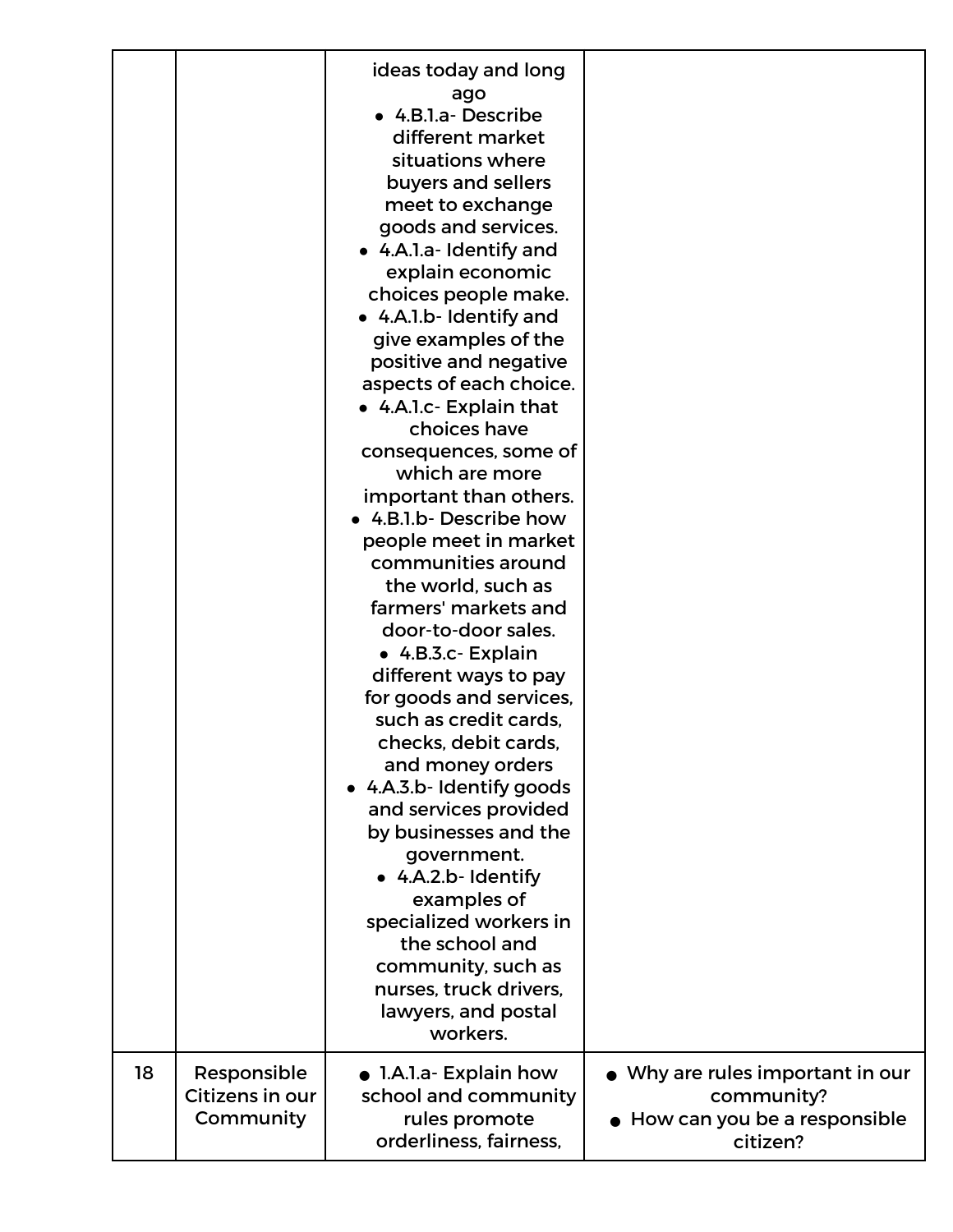| responsibility, privacy,<br>and safety.<br>$\bullet$ 1.A. 2.a-Use<br>appropriate<br>informational text to<br>develop an<br>understanding of<br>democratic skills and<br>attitudes, such as<br>rights and<br>responsibilities,<br>respect, fairness,<br>honesty, loyalty, and<br>courage.<br>• 1.C.1.a - Recognize and<br>describe how making<br>choices affects self,<br>family, school, and<br>community<br>• 3.D.1.a- Identify ways<br>people adapt to the<br>environment, such as<br>wearing clothing that<br>is appropriate to the<br>weather.<br>• 1.A.1.b- Identify<br>leadership positions<br>and organizations in<br>the community and<br>explain how they can<br>be helpful in<br>maintaining safety and<br>order.<br>• 1.A.2.b- Connect<br>certain people,<br>symbols, songs and<br>poems to the ideals<br>they represent, such as<br><b>George Washington</b><br>portrays leadership,<br>the American Flag<br>represents loyalty and<br>respect, and the Star<br><b>Spangled Banner</b><br>represents courage<br>and freedom.<br>$\bullet$ 1.A.2.a-Use | • How do leadership positions<br>help maintain safety and order?<br>• What do the symbols and<br>practices of the United States<br>represent?<br>$\bullet$ How are certain leaders<br>recognized for their<br>contributions<br>How do the choices we make<br>affect self, family, school and<br>community? |
|-------------------------------------------------------------------------------------------------------------------------------------------------------------------------------------------------------------------------------------------------------------------------------------------------------------------------------------------------------------------------------------------------------------------------------------------------------------------------------------------------------------------------------------------------------------------------------------------------------------------------------------------------------------------------------------------------------------------------------------------------------------------------------------------------------------------------------------------------------------------------------------------------------------------------------------------------------------------------------------------------------------------------------------------------------------------|------------------------------------------------------------------------------------------------------------------------------------------------------------------------------------------------------------------------------------------------------------------------------------------------------------|
| appropriate<br>informational text to                                                                                                                                                                                                                                                                                                                                                                                                                                                                                                                                                                                                                                                                                                                                                                                                                                                                                                                                                                                                                              |                                                                                                                                                                                                                                                                                                            |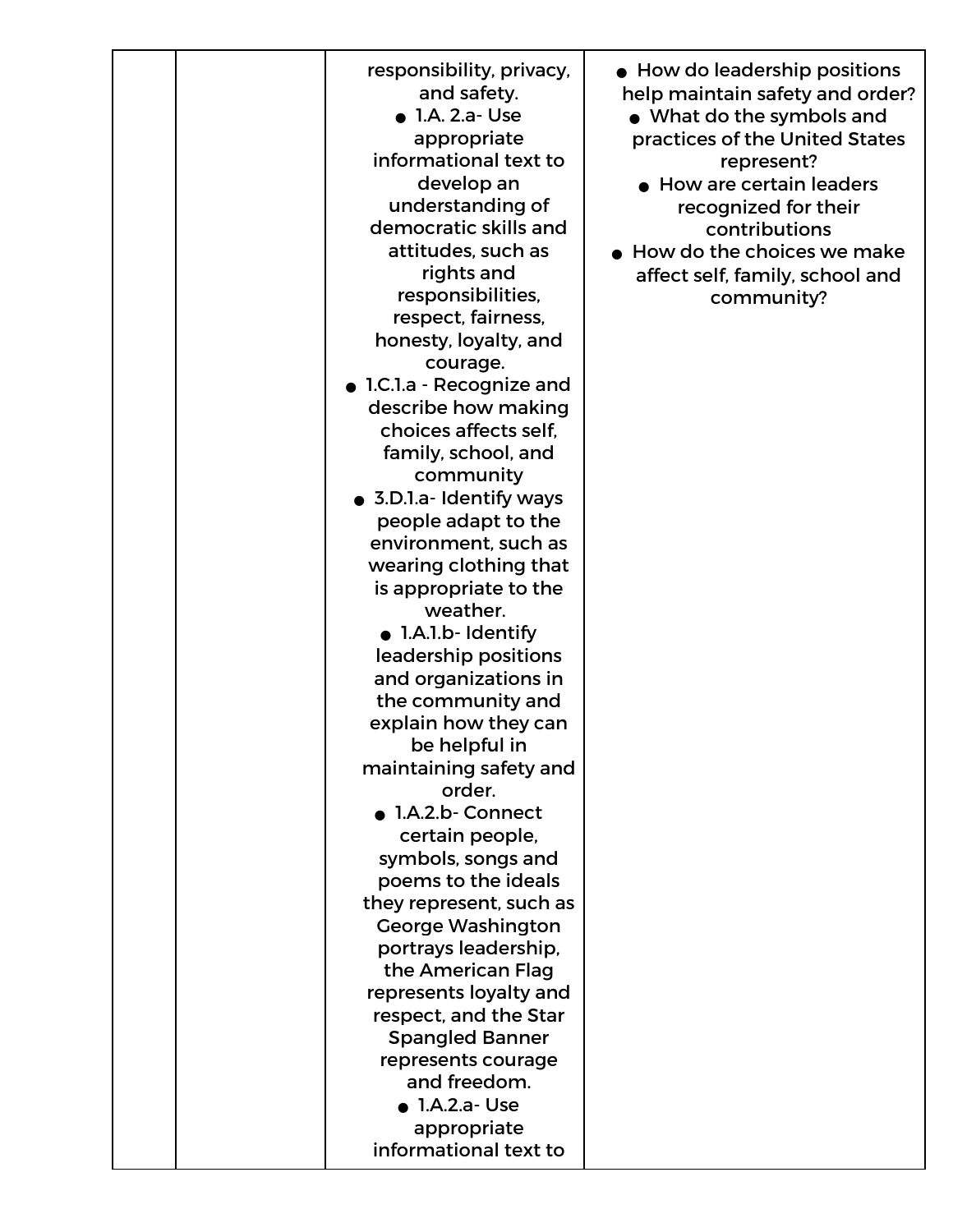| develop an<br>understanding of<br>democratic skills and<br>attitudes, such as<br>rights and<br>responsibilities,<br>respect, fairness,<br>honesty, loyalty, and<br>courage.<br>· 1.A.2.b- Connect<br>certain people,<br>symbols, songs and<br>poems to the ideals<br>they represent, such as<br><b>George Washington</b><br>portrays leadership,<br>the American flag<br>represents loyalty and<br>respect, and the Star<br><b>Spangled Banner</b><br>represents courage<br>and freedom.<br>1.B.1.a-Describe the<br>contributions of local<br>government leaders<br>and current leaders of<br>their school and<br>community, such as<br>county executives, |  |
|------------------------------------------------------------------------------------------------------------------------------------------------------------------------------------------------------------------------------------------------------------------------------------------------------------------------------------------------------------------------------------------------------------------------------------------------------------------------------------------------------------------------------------------------------------------------------------------------------------------------------------------------------------|--|
| county council or<br>mayor, and city council                                                                                                                                                                                                                                                                                                                                                                                                                                                                                                                                                                                                               |  |
| • 1.B.1.b- Explain how<br>contributions of<br>people recognized in<br>holidays, such as<br><b>Memorial Day and</b><br><b>Constitution Day,</b><br>represent democratic<br>beliefs and attitudes.<br>that include rights and<br>responsibilities, loyalty,<br>respect, and courage.<br>• 5.A.2.a- Gather and<br>interpret information<br>about the past from<br>informational sources<br>and biographies.<br>• 5.C - Conflict between                                                                                                                                                                                                                       |  |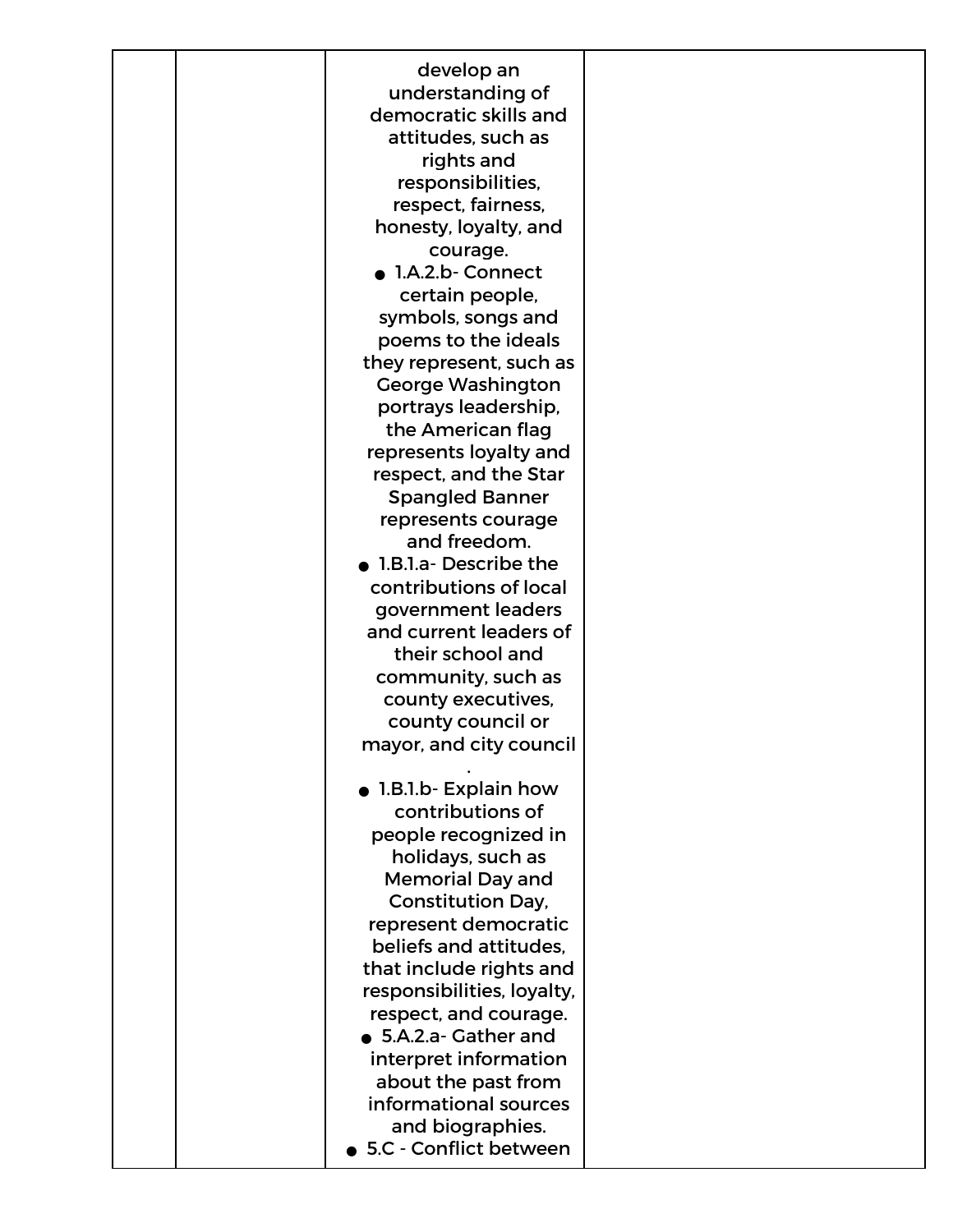|    |                               | <b>Ideas and Institutions.</b>                                                                                                                                                                                                                                                                                                                                                                                                                                                                                                                                                                                                                                                                                                                                                                                                                                                                                                                                                                                                                                 |                                                                                                                                                                                                                                                                                                                                                                                                                                                                                                                                                                                                                               |
|----|-------------------------------|----------------------------------------------------------------------------------------------------------------------------------------------------------------------------------------------------------------------------------------------------------------------------------------------------------------------------------------------------------------------------------------------------------------------------------------------------------------------------------------------------------------------------------------------------------------------------------------------------------------------------------------------------------------------------------------------------------------------------------------------------------------------------------------------------------------------------------------------------------------------------------------------------------------------------------------------------------------------------------------------------------------------------------------------------------------|-------------------------------------------------------------------------------------------------------------------------------------------------------------------------------------------------------------------------------------------------------------------------------------------------------------------------------------------------------------------------------------------------------------------------------------------------------------------------------------------------------------------------------------------------------------------------------------------------------------------------------|
| 37 | The World<br><b>Around Me</b> | $\bullet$ 3.A.1.a - Identify the<br>purpose and use of a<br>globe and a variety of<br>maps and atlases,<br>such as school maps,<br>neighborhood maps<br>and simple atlases<br>3.A.1.b - Identify and<br>use map elements,<br>such as title, compass<br>rose, simple grid<br>system, legend and<br>key, date, and author<br>to interpret a map<br>$\bullet$ 3.A.1.c. - Identify the<br>equator, poles, seven<br>continents, four<br>oceans, and countries<br>on a map and globe.<br>3.A.1.d - Describe<br>place using bird's eye<br>view, and satellite<br>images, photographs,<br>and pictures<br>3.B.l.a. - Identify<br>natural/physical<br>features and human-<br>made features using<br>maps and<br>photographs.<br>• 3.B.1.b.- Describe and<br>classify regions using<br>climate, vegetation,<br>animal life, and<br>natural/physical<br>features.<br>3.B.I.c.- Classify places<br>as rural and urban.<br>3.B.1.d - Describe how<br>geographic<br>characteristics<br>determine choices.<br>such as climate<br>guides decision about<br>food, clothing, and | How do maps and globes help<br>us?<br>What should students know<br>and/or be able to do as a result<br>of this lesson?<br>How do globes and maps help<br>us?<br>What is a grid? How does it<br>help us find places on a map?<br>How do globes and maps help<br>us?<br>What is a compass rose? How<br>does it tell directions?<br>• How do geographic<br>characteristics help classify<br>places and regions?<br>How do people modify, protect<br>and adapt to their<br>environment?<br>How have individuals and<br>societies changed over time?<br>How do traditions and<br>customs influence the people<br>in our community? |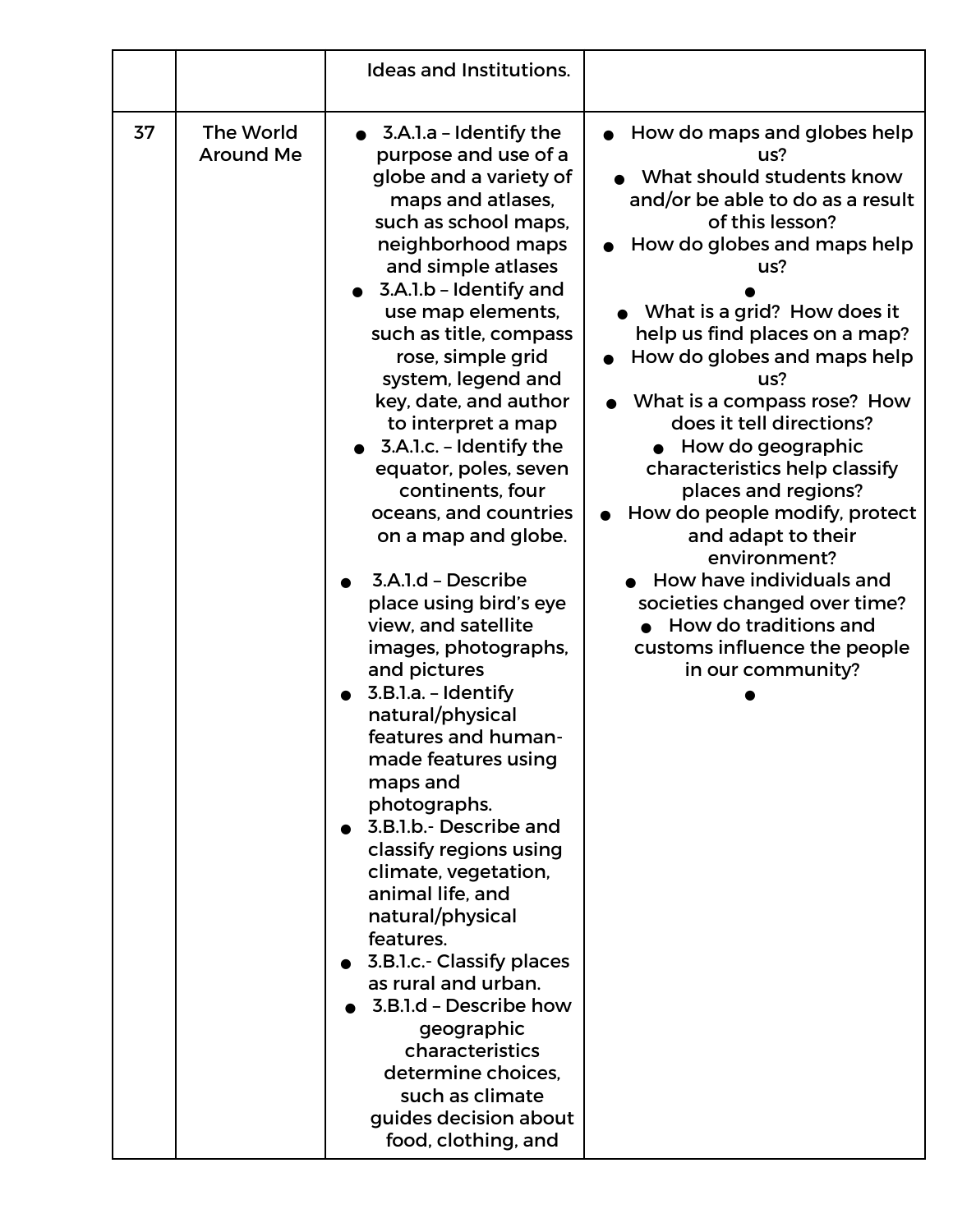|  | shelter                     |  |
|--|-----------------------------|--|
|  | 3.D.1.a - Describe ways,    |  |
|  | such as clearing trees      |  |
|  | and farming land, that      |  |
|  | people modify their         |  |
|  | environment and the         |  |
|  | impact of those             |  |
|  | modifications               |  |
|  | 3.D.1.b - Describe how      |  |
|  | and why people              |  |
|  | protect or fail to          |  |
|  | protect the                 |  |
|  | environment                 |  |
|  | 3.D.1.c - Explain how       |  |
|  |                             |  |
|  | people adapt to             |  |
|  | changes in the              |  |
|  | environment                 |  |
|  | 1.C.1.b - Identify concerns |  |
|  | in the community,           |  |
|  | such as safety issues       |  |
|  | and pollution               |  |
|  | problems and ways to        |  |
|  | resolve these               |  |
|  | concerns.                   |  |
|  | 5.A.2.a - Gather and        |  |
|  | interpret information       |  |
|  | about the past from         |  |
|  | informational sources       |  |
|  | and biographies.            |  |
|  | 5.A.1.a - Develop a         |  |
|  | personal timeline in        |  |
|  | each students' life         |  |
|  | 5.A.1.b - Describe the      |  |
|  | relationship among          |  |
|  | events in a variety of      |  |
|  | timelines.                  |  |
|  | 2.A.1.a - Use fiction       |  |
|  | and non-fiction to          |  |
|  | compare the                 |  |
|  | elements of two             |  |
|  | different cultures, and     |  |
|  | how they meet their         |  |
|  | human needs for             |  |
|  | food, shelter, and          |  |
|  | other commonalities         |  |
|  | such as recreation,         |  |
|  | music, and stories          |  |
|  | 2.A.1.b - Explain ways      |  |
|  | people of different         |  |
|  |                             |  |